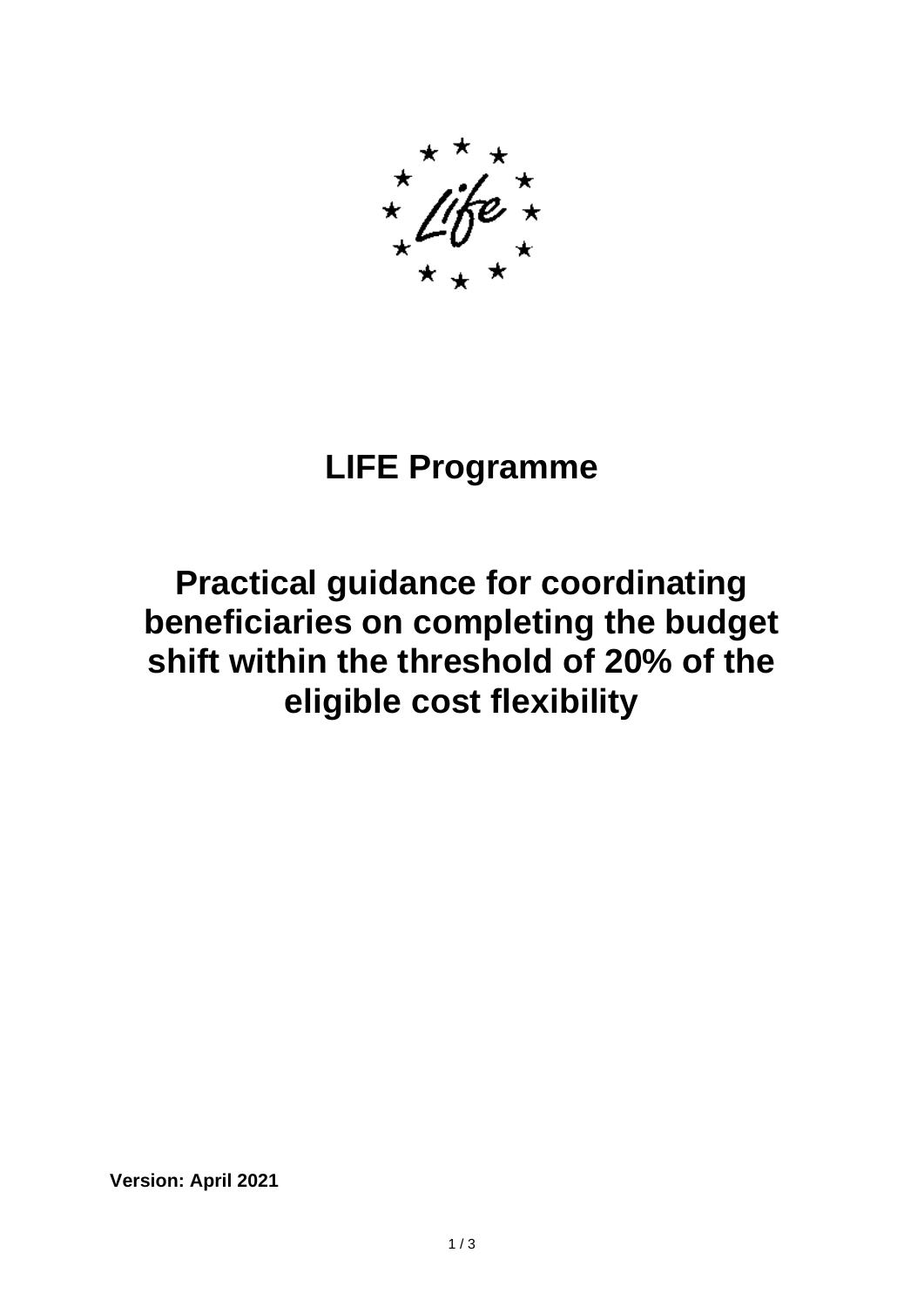## **A. Guidance for Coordinating Beneficiaries to complete the cost summary sheet for budget shift purposes**

The Cost Summary Sheet provides the possibility to indicate budget shifts that do not require a formal amendment i.e. within the 20% eligible cost threshold for the project. Those budget shifts are only to be indicated on project level.

To help Coordinating Beneficiaries to optimise the budget, we recommend them to:

- 1. First, encode, the **Total Contractual Budget** per budget category in the yellow line. This budget is the latest budget approved by CINEA either at the time of the signature of the grant agreement or at the time of a formal amendment;
- 2. Secondly, encode the declared costs per beneficiary and budget category. The sheet will calculate automatically the **Total Declared Costs** in the blue line;
- *3.* After that, the Coordinating Beneficiary must encode the **Total Final Budget** (green line) to finance the 'declared costs' and if there has been overspending in some categories; the CB can optimise the use of the available budget while respecting the 20% flexibility. *Please note that the overall Total Final Budget should be the same as the overall Total Contractual Budget.*

To support this exercise, the sheet will automatically calculate the variance between the Total Contractual Budget and the Total Final Budget (in total and per category) and will indicate if the percentage of the shift 20% is respected or not.

In practice, please compare per category the amounts included in the line **Total Declared Costs** with the ones of **Total Contractual Budget**

- 1. When the Total Declared Costs for the project are inferior or equal to the Total Contractual Budget, then in principle all costs can be covered by the budget so make sure that the proposed amounts included in the Total Final Budget per cost category are at least equal to the amounts of the declared costs for that particular category. The difference between the Total Final Budget and the Total Contractual Budget can then be added to the cost categories of your choice to ensure that Final and Contractual budget are in balance (variance  $= 0$ );
- 2. if the amount of the Total Declared Costs is higher than the Total Contractual Budget, then there is a general overspending on the project and not all costs can be financed by the Total amount of the Contractual Budget. The Coordinating Beneficiary will decide on the amount of the Final Budget to be allocated to each of the cost categories. It should be ensured that Final Budget for a given cost category is not higher than the amount of the Declared Costs for that same cost category. Also take into account that the Total Final Budget in the end equals the Total Contractual Budget.

## **B. Specific guidance for Integrated Project Coordinating Beneficiaries:**

At the end of each phase, a consolidated financial statement needs to be filled for each interim report (including the project costs and income for the related phase).

An extra consolidated financial statement (besides the one related to the last phase) will have to be filled at final report stage. This statement will integrate all the costs & incomes for the entire project period. This statement will be important for checking the compliance with 2% rule, the budget shift etc. Please note that it may be useful to start updating this additional consolidated financial